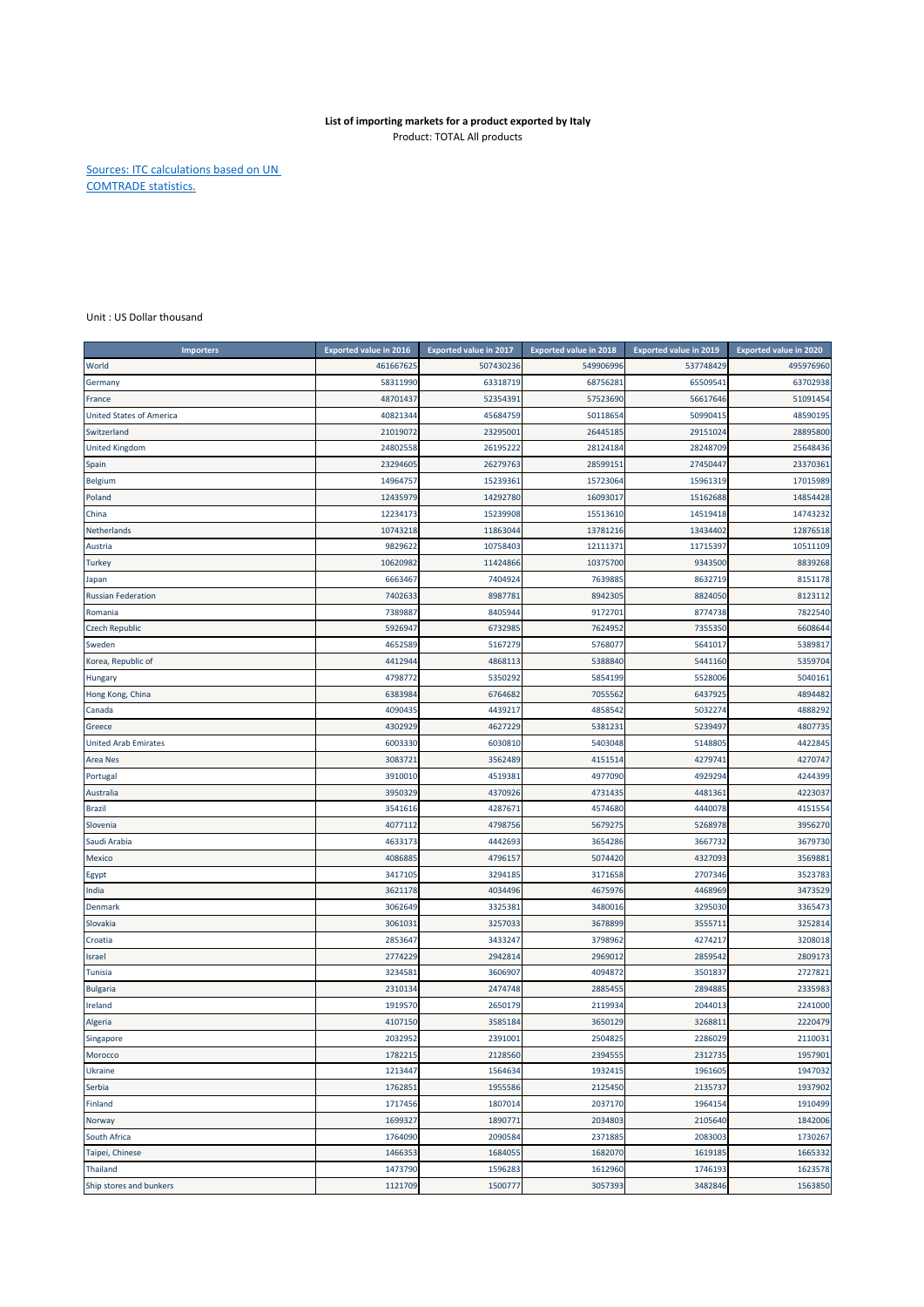| Malta                             | 1781961 | 1946149 | 2120317 | 1914299 | 1508105 |
|-----------------------------------|---------|---------|---------|---------|---------|
| Albania                           | 1400346 | 1535054 | 1675575 | 1517892 | 1443626 |
| Malaysia                          | 1173300 | 1421276 | 1389643 | 1421328 | 1271712 |
| Indonesia                         | 1278717 | 1285081 | 1426141 | 151940  | 1223047 |
| <b>Viet Nam</b>                   | 1155082 | 1323736 | 1537958 | 1454436 | 1210602 |
| Qatar                             | 1000405 | 1052589 | 1290272 | 1549941 | 1201517 |
| Lithuania                         | 893572  | 97380   | 1099208 | 1115292 | 1111878 |
| Kuwait                            | 1211913 | 1305918 | 1257877 | 1134854 | 1065417 |
| Chile                             | 1013555 | 1086144 | 1211602 | 1197887 | 1043747 |
| Libya, State of                   | 119022  | 1230626 | 1426509 | 1390764 | 1005148 |
| Nigeria                           | 544866  | 55027   | 868841  | 828096  | 899791  |
| Argentina                         | 1275767 | 1521057 | 1349282 | 986058  | 866467  |
| Cyprus                            | 558206  | 766248  | 1078607 | 1271084 | 806726  |
| Bosnia and Herzegovina            | 71891   | 780283  | 837237  | 777976  | 727036  |
|                                   | 52995   | 60751   | 720578  | 74711   | 677719  |
| Luxembourg<br>Philippines         | 676010  | 755268  | 782361  | 89005   | 652632  |
|                                   | 929112  | 711530  |         |         | 646889  |
| Kazakhstan                        |         |         | 1283843 | 1218369 |         |
| Iran, Islamic Republic of         | 170582  | 196663  | 1990079 | 922250  | 641856  |
| Gibraltar                         | 889566  | 114223  | 1386739 | 985739  | 624163  |
| New Zealand                       | 522231  | 605730  | 651774  | 63797   | 623064  |
| Iraq                              | 684947  | 643930  | 590756  | 614799  | 616703  |
| Latvia                            | 481207  | 548264  | 594535  | 630475  | 613206  |
| Lebanon                           | 1290736 | 1710895 | 1633989 | 1314918 | 603864  |
| Pakistan                          | 687352  | 85500   | 944446  | 76529   | 581757  |
| Oman                              | 902564  | 739616  | 791293  | 541104  | 564338  |
| Colombia                          | 642255  | 665368  | 713993  | 749277  | 557449  |
| Estonia                           | 454846  | 515874  | 561492  | 53470:  | 496168  |
| <b>Bahrain</b>                    | 290420  | 283423  | 315959  | 29803   | 482857  |
| Jordan                            | 844132  | 791705  | 607976  | 583135  | 475298  |
| Peru                              | 597399  | 736683  | 593328  | 643721  | 466264  |
| Bangladesh                        | 562433  | 821008  | 875279  | 614302  | 459138  |
| <b>Belarus</b>                    | 308686  | 412973  | 456907  | 46690:  | 393548  |
| Kenya                             | 23337   | 20563:  | 268739  | 232124  | 365169  |
| Cayman Islands                    | 194300  | 210958  | 261769  | 328592  | 354648  |
| Uzbekistan                        | 194648  | 191057  | 377957  | 349843  | 352308  |
| Dominican Republic                | 38001   | 339670  | 375213  | 38985   | 338216  |
| Azerbaijan                        | 299905  | 285192  | 330026  | 336005  | 311220  |
| <b>British Virgin Islands</b>     | 178729  | 151713  | 228770  | 143633  | 310809  |
| Macao, China                      | 173218  | 19533:  | 289070  | 302323  | 289813  |
| Macedonia, North                  | 282230  | 29152   | 330603  | 318938  | 284485  |
|                                   | 246376  | 248404  | 300607  | 327162  | 277141  |
| Senegal                           |         |         |         |         | 277102  |
| Moldova, Republic of              | 227672  | 264086  | 294492  | 30419:  | 245534  |
| Sri Lanka                         | 260692  | 289352  | 298421  | 290829  |         |
| Ghana                             | 292426  | 262521  | 287113  | 235745  | 242490  |
| Uruguay                           | 241910  | 254106  | 289069  | 268452  | 229697  |
| Ethiopia                          | 359118  | 313049  | 275639  | 228615  | 219086  |
| Côte d'Ivoire                     | 199988  | 189761  | 227798  | 204299  | 216689  |
| Angola                            | 208439  | 317636  | 235983  | 231465  | 216604  |
| Cuba                              | 345736  | 329005  | 325328  | 329772  | 214284  |
| Ecuador                           | 221880  | 262168  | 284429  | 251990  | 193189  |
| Panama                            | 315193  | 268495  | 296058  | 342297  | 185904  |
| Georgia                           | 264697  | 200900  | 224644  | 243310  | 179122  |
| Tanzania, United Republic of      | 86838   | 78752   | 112198  | 159054  | 169205  |
| Venezuela, Bolivarian Republic of | 253139  | 167315  | 131889  | 95838   | 162183  |
| Armenia                           | 104563  | 132566  | 164721  | 165150  | 157148  |
| El Salvador                       | 68304   | 61517   | 61065   | 88094   | 152783  |
| Costa Rica                        | 161851  | 167709  | 168507  | 150598  | 147677  |
| Guatemala                         | 124963  | 144375  | 147284  | 126788  | 137768  |
| Cameroon                          | 125228  | 140486  | 240353  | 132408  | 134879  |
| Montenegro                        | 147531  | 166043  | 193620  | 189136  | 132770  |
| Iceland                           | 134404  | 136050  | 145222  | 12032:  | 119801  |
| Sudan                             | 143471  | 156072  | 122049  | 101485  | 95332   |
| Congo                             | 147257  | 104438  | 94739   | 100438  | 93509   |
| Mozambique                        | 47822   | 45010   | 74934   | 65140   | 89805   |
| Yemen                             | 57444   | 68491   | 52046   | 81597   | 87240   |
|                                   | 33627   | 52920   | 73878   | 95242   | 86459   |
| Togo                              |         |         |         |         |         |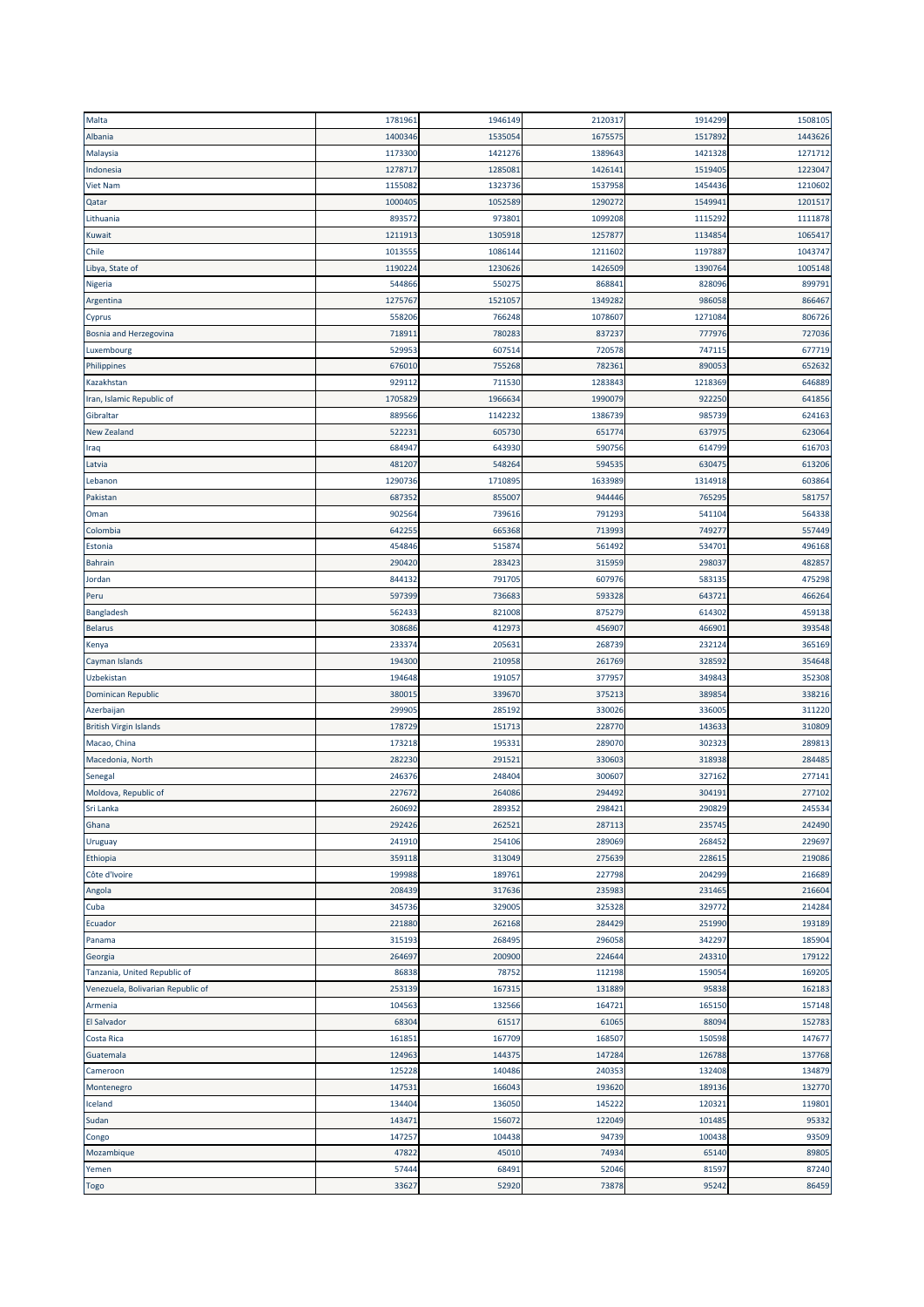| Cambodia                          | 68829         | 80541         | 87276         | 158624        | 85030        |
|-----------------------------------|---------------|---------------|---------------|---------------|--------------|
| Guinea                            | 5827          | 70097         | 62354         | 6157          | 84262        |
| <b>Mauritius</b>                  | 10683         | 90259         | 101019        | 10863         | 84121        |
| <b>Burkina Faso</b>               | 54549         | 58001         | 75466         | 71350         | 81917        |
| Paraguay                          | 7556          | 101531        | 90544         | 73633         | 74779        |
| <b>Trinidad and Tobago</b>        | 8345          | 66616         | 88627         | 9525          | 73906        |
| Uganda                            | 6972          | 68967         | 69256         | 7219          | 72558        |
| <b>Marshall Islands</b>           | 430392        | 35056         | 39060         | 6682          | 69742        |
| Myanmar                           | 102090        | 100289        | 116807        | 9051          | 69152        |
| Syrian Arab Republic              | 7840          | 105880        | 122852        | 131433        | 68682        |
| Mali                              | 9048          | 96290         | 60066         | 75026         | 61706        |
| <b>New Caledonia</b>              | 43572         | 37924         | 53551         | 54688         | 54514        |
| Honduras                          | 50258         | 58818         | 74962         | 7200          | 53699        |
|                                   | 62142         | 74979         | 79980         | 50703         | 53633        |
| Italy<br>Turkmenistan             | 24952         | 125981        | 38352         | 5935          | 51293        |
| Bolivia, Plurinational State of   | 89480         | 128762        | 91450         | 7035          | 48893        |
|                                   |               |               |               |               | 47617        |
| <b>Benin</b>                      | 4164          | 39321         | 50194         | 42640         |              |
| Madagascar                        | 33200         | 34104         | 36005         | 3785          | 43519        |
| Congo, Democratic Republic of the | 4754          | 38918         | 76996         | 71409         | 43154        |
| Gabon                             | 49648         | 47625         | 55381         | 4915          | 42092        |
| Tajikistan                        | 4832          | 16027         | 31993         | 3511          | 36206        |
| French Polynesia                  | 23050         | 24665         | 30544         | 33652         | 34311        |
| Seychelles                        | 2378          | 26783         | 29878         | 3079          | 34255        |
| Cabo Verde                        | 23984         | 50528         | 19983         | 14858         | 32803        |
| Afghanistan                       | 10988         | 18783         | 13244         | 13579         | 32669        |
| Palestine, State of               | 2016          | 25846         | 29335         | 34448         | 31881        |
| Papua New Guinea                  | 2292          | 24045         | 29577         | 58062         | 31213        |
| Mongolia                          | 3407          | 46219         | 39816         | 5423          | 31008        |
| Eritrea                           | 1811          | 31886         | 21191         | 25145         | 30580        |
| Somalia                           | 22460         | 37714         | 41067         | 3705          | 30260        |
| Guyana                            | 622           | 5772          | 8717          | 9516          | 26985        |
| Jamaica                           | 27228         | 53890         | 39945         | 5455          | 26247        |
| Haiti                             | 1790          | 22703         | 40330         | 3240          | 25781        |
| Mauritania                        | 3454          | 34742         | 32825         | 2615          | 25132        |
| <b>Maldives</b>                   | 31443         | 36649         | 49274         | 44044         | 24405        |
| Zambia                            | 1688          | 18335         | 27333         | 137446        | 23745        |
| Europe Othr. Nes                  | 169896        | 29622         | 100745        | 78488         | 23227        |
| <b>Equatorial Guinea</b>          | 2485          | 32585         | 31784         | 60496         | 22963        |
| <b>Brunei Darussalam</b>          | 2442          | 18675         | 23884         | 70923         | 22420        |
| Andorra                           | 2358          | 29187         | 26950         | 2613          | 22344        |
| Kyrgyzstan                        | 2403          | 25035         | 26705         | 2581          | 20628        |
| Djibouti                          | 32928         | 27833         | 21048         | 29022         | 19130        |
| Bahamas                           | 35448         | 67889         | 228468        | 103224        | 18528        |
| Aruba                             | 7526          | 6130          | 8103          | 28263         | 16300        |
| Zimbabwe                          | 17614         | 21961         | 17653         | 13454         | 15563        |
| Nepal                             | 17567         | 15434         | 44853         | 36025         | 14593        |
| Nicaragua                         | 35487         | 31844         | 23676         | 16902         | 14311        |
| <b>Niger</b>                      | 1657          | 17999         | 21443         | 27584         | 13580        |
| <b>Belize</b>                     | 7316          | 10459         | 8201          | 22787         | 11039        |
| Malawi                            | 13570         | 14096         | 16006         | 18872         | 9834         |
| Suriname                          | 8219          | 15251         | 10457         | 13255         | 9769         |
| Namibia                           | 7882          | 98364         | 12891         | 39446         | 9572         |
| Lao People's Democratic Republic  | 14953         | 19040         | 10614         | 13421         | 9565         |
|                                   |               |               |               |               |              |
| Rwanda<br>Dominica                | 10917<br>9682 | 12389<br>2420 | 15534<br>9701 | 10475<br>2710 | 9512<br>8981 |
|                                   |               |               |               |               |              |
| Africa not elsewhere specified    | 3678          | 49830         | 17021         | 1138          | 8879         |
| Liberia                           | 18666         | 38790         | 17402         | 9745          | 7681         |
| Central African Republic          | 11565         | 8474          | 15373         | 8714          | 7333         |
| <b>Barbados</b>                   | 8912          | 9194          | 8048          | 9292          | 7061         |
| Antigua and Barbuda               | 4918          | 10300         | 8116          | 10200         | 7040         |
| Bermuda                           | 123144        | 11913         | 21113         | 811           | 6994         |
| Palau                             | 125           | 143           | 438           | 161           | 6921         |
| Botswana                          | 7350          | 9216          | 7350          | 27644         | 6308         |
| Chad                              | 1020          | 9323          | 5267          | 8214          | 6024         |
| Sierra Leone                      | 875           | 8908          | 7478          | 5339          | 5351         |
| Fiji                              | 19074         | 7457          | 8064          | 6212          | 5312         |